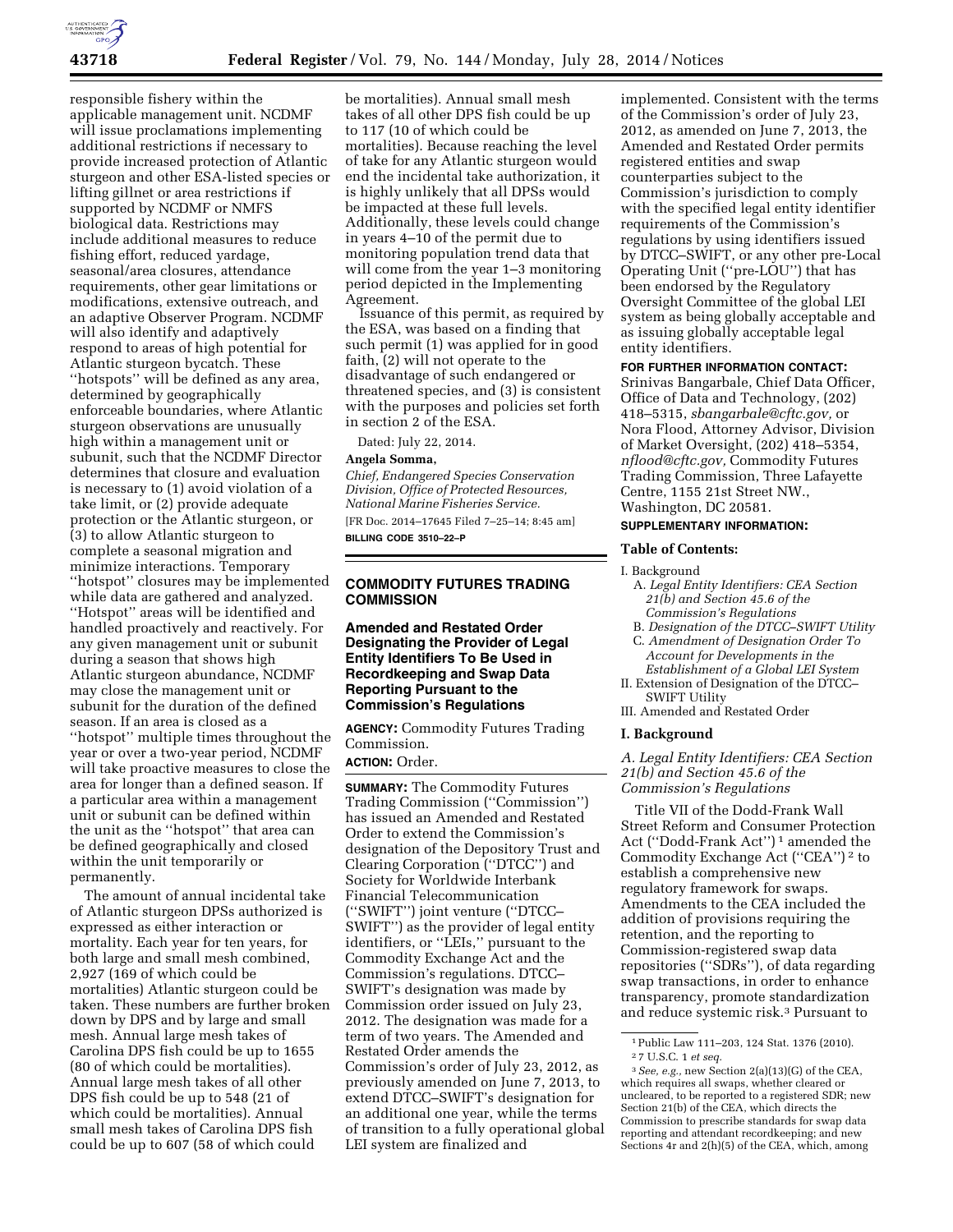these newly added provisions, the Commission added to its regulations part 45,4 which sets forth recordkeeping rules, and rules for the reporting of swap transaction data to a registered SDR, and part 46,<sup>5</sup> which sets forth recordkeeping and swap data reporting rules for historical swaps.

Under the authority granted by new section 21(b) of the CEA, which, among other things, directs the Commission ''to prescribe standards that specify the data elements for each swap that shall be collected and maintained'' by a registered SDR,6 the Commission, in its part 45 regulations, prescribed the use of a legal entity identifier, or ''LEI,'' in required recordkeeping and swap data reporting. Section 45.6 provides that ''[e]ach counterparty to any swap subject to the jurisdiction of the Commission shall be identified in all recordkeeping and all swap data reporting pursuant to [part 45] by means of a single legal entity identifier as specified in this section."<sup>7</sup> In adopting this requirement, the Commission highlighted the LEI as a crucial regulatory tool to facilitate data aggregation by regulators, in furtherance of the systemic risk mitigation and other important purposes of the Dodd-Frank Act.<sup>8</sup>

Section 45.6 sets forth requirements that the legal entity identifier to be used to comply with the Commission's recordkeeping and swap data reporting rules must meet, including satisfaction of specified technical and governance principles. In adopting these requirements, the Commission took into consideration work that had commenced at the international level to establish a global LEI system.<sup>9</sup> The Commission expressed its agreement that ''optimum effectiveness of [the LEI] as a tool for achieving the systemic risk

<sup>5</sup> Swap Data Recordkeeping and Reporting Requirements: Pre-Enactment and Transition Swaps, 77 FR 35200 (June 12, 2012).

6CEA Section 21(b).

7 77 FR at 2204. In addition, in part 46 of the Commission's regulations, Section 46.4 provides that each counterparty to a historical swap in existence on or after April 25, 2011, for which an initial data report is required pursuant to part 46, must obtain a legal entity identifier, which must be used for purposes of recordkeeping and swap data reporting under part 46 as prescribed in Section 46.4. 77 FR at 35228–9.

mitigation, transparency and market protection goals of the Dodd-Frank Act—goals shared by financial regulators world-wide—would come from creation of [an LEI] . . . that is capable of becoming the single international standard for unique identification of legal entities across the world financial sector.'' 10 The Commission cited its involvement in an international initiative, coordinated by the Financial Stability Board ("FSB"),<sup>11</sup> to establish standards, and a governance framework, for a global LEI system including the Commission's participation in an ad hoc, expert group of regulatory authorities convened by the FSB to develop recommendations regarding the implementation of such a system.12

# *B. Designation of the DTCC–SWIFT Utility*

Pursuant to Section 21(b) of the CEA and Section 45.6 of the Commission's regulations, on July 23, 2012, the Commission issued an order (''Order'') 13 designating the utility operated by DTCC–SWIFT as the provider of the legal entity identifier to be used in recordkeeping and swap data reporting pursuant to parts 45 and 46 of the Commission's regulations, and directing registered entities and swap counterparties subject to the Commission's jurisdiction to use identifiers provided by DTCC–SWIFT to comply with the Commission's recordkeeping and swap data reporting requirements. DTCC–SWIFT's designation was subject to specified conditions, including DTCC–SWIFT's continuing compliance with all of the legal entity identifier requirements set forth in part 45 of the Commission's regulations.14

In the preamble to the Order, the Commission highlighted its ongoing participation in the international process, coordinated by the FSB, to

13Availability of a Legal Entity Identifier Meeting the Requirements of the Regulations of the Commodity Futures Trading Commission and Designation of Provider of Legal Entity Identifiers To Be Used in the Recordkeeping and Swap Data Reporting, 77 FR 53870 (September 4, 2012). 14*See* 77 FR at 53873.

develop standards and a governance framework for a global LEI system, as well as its expectation that, after recommendations regarding the global system were endorsed by the FSB and implemented, the identifier to be used to comply with the Commission's recordkeeping and swap data reporting rules would transition into the global LEI.15 The Commission noted that, in light of the work being undertaken at the international level to establish a global LEI system, and as requested by other regulatory authorities participating in that work, the Commission would, on a transitional basis, refer to the legal entity identifier to be used to comply with the Commission's recordkeeping and swap data reporting rules as the CFTC Interim Compliant Identifier (''CICI''), rather than the ''LEI.'' 16 The Order provided that such identifier would be known as the CICI ''until the establishment of the global LEI system or further action by the Commission.'' 17

# *C. Amendment of Designation Order To Account for Developments in the Establishment of a Global LEI System*

On June 7, 2013, the Commission issued an amendment to the Order (''Amendment''),18 to take into account the significant progress that had been made in establishing the global LEI system. In the preamble to the Amendment, the Commission summarized the developments that had taken place at the international level since the Order was issued. It noted that the process to establish the global LEI system was now being led by an international Regulatory Oversight Committee (''ROC''), of which the Commission was a member, and that the ROC had determined that the global LEI system would be federated in nature comprised of a private sector Central Operating Unit (''COU''), and multiple Local Operating Units (''LOUs'') that would issue LEIs. The Commission noted that under the auspices of the ROC, a foundation (''Global LEI Foundation'') was being established in Switzerland to provide the COU, and that the COU would, within the global

other things, establish reporting requirements for swaps in effect as of the enactment of the Dodd-Frank Act (''pre-enactment swaps''), as well as swaps in effect after such enactment but prior to the effective date for compliance with the Commission's final recordkeeping and swap data reporting rules (''transition swaps'' and, collectively with pre-enactments swaps, ''historical swaps'').

<sup>4</sup>Swap Data Recordkeeping and Reporting Requirements, 77 FR 2136 (January 13, 2012).

<sup>8</sup>*See* 77 FR at 2138.

<sup>9</sup>*See* 77 FR at 2163.

<sup>10</sup> 77 FR at 2163. 11The FSB is an international body that develops and promotes the implementation of effective regulatory, supervisory and other policies in the interest of financial stability. Established in 2009 as a successor to the Financial Stability Forum, the FSB coordinates the work of national financial authorities, international standards setting bodies and international financial institutions. Its membership includes G–20 members, the International Monetary Fund and the World Bank. The FSB Secretariat is located in Basel, Switzerland. The FSB's Web site can be accessed at *[http://www.financialstabilityboard.org.](http://www.financialstabilityboard.org)* 

<sup>12</sup>*See* 77 FR at 2162.

<sup>15</sup>*See* 77 FR at 53871, citing Commission Press Release, CFTC Announces Process to Designate the Provider of CFTC Interim Compliant Identifiers, March 9, 2012, available at *[http://www.cftc.gov/](http://www.cftc.gov/PressRoom/PressReleases/pr6200-12) [PressRoom/PressReleases/pr6200–12.](http://www.cftc.gov/PressRoom/PressReleases/pr6200-12)*  16 *Id.* 

<sup>17</sup> 77 FR at 53873.

<sup>18</sup>Amended Order Designating the Provider of Legal Entity Identifiers to Be Used in Recordkeeping and Swap Data Reporting Pursuant to the Commission's Regulations, 78 FR 38954 (June 28, 2013).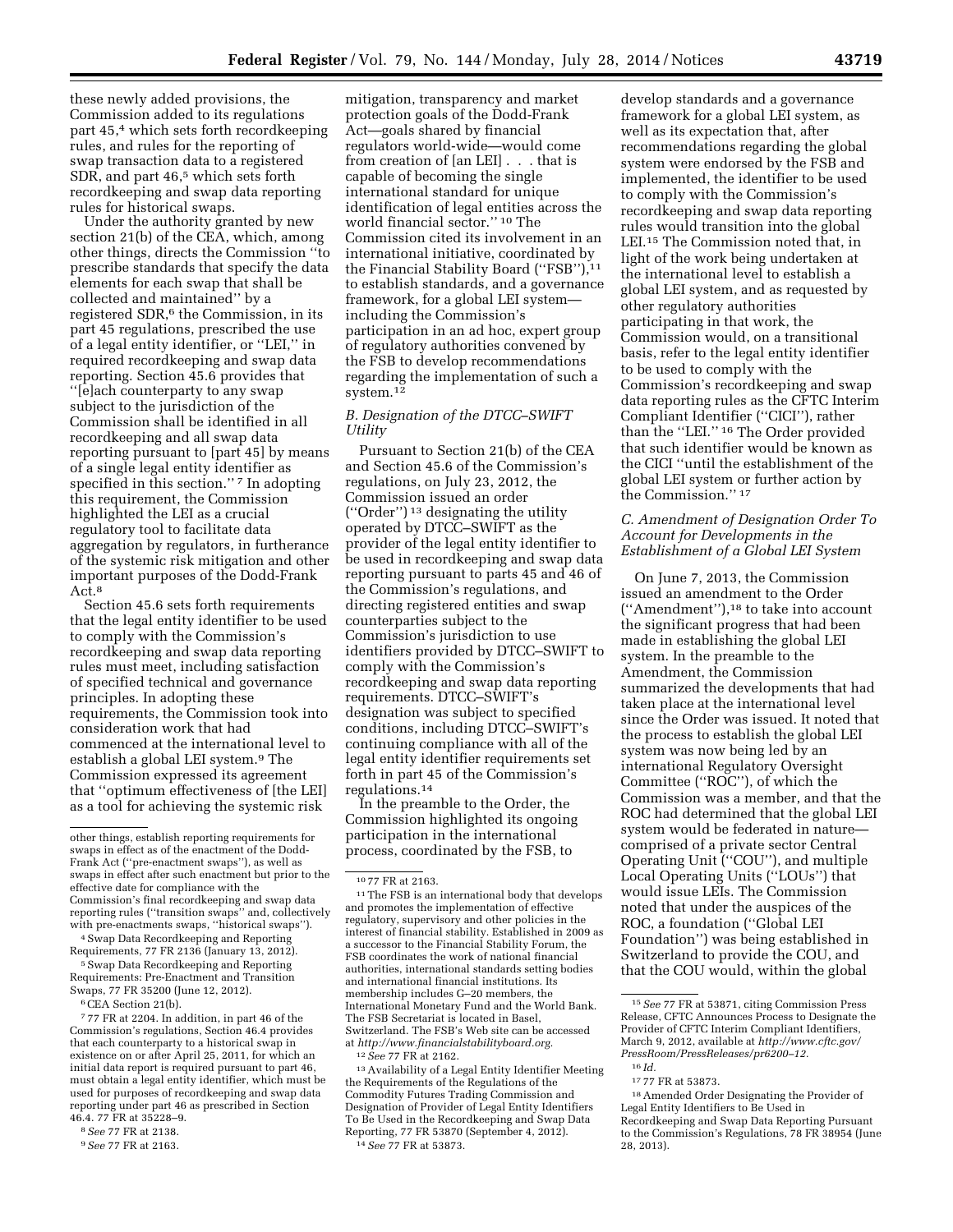LEI system, coordinate the system's multiple LOUs.19

The Commission further noted that, as a step in the establishment of the global LEI system, each of seven identifierissuing utilities—including the Commission-designated utility operated by DTCC–SWIFT—had been sponsored to the ROC by the ROC member exercising oversight over such utility, and had been provided with a distinct prefix for use when issuing identifiers, in order to ensure the uniqueness of identifier codes across utilities. The Commission expressed its expectation that the number of ROC membersponsored ''pre-LOUs'' would increase in the coming months. The Commission also expressed its expectation that the Commission-designated ''pre-LOU'' operated by DTCC–SWIFT would become a LOU, and that the identifiers issued by it would become LEIs, within the global LEI system.20

In the preamble to the Amendment, the Commission emphasized the importance, during the transitional period before the global LEI system became fully operational, of preserving the uniqueness of the identifier issued to any particular legal entity. The Commission stated that, once requirements mandating the use of LEIs were in effect in more than one jurisdiction, the only way to ensure that a single legal entity was not issued more than one identifier, pursuant to the requirements of more than one jurisdiction, was through regulatory cooperation—namely, the acceptance, by ROC member authorities mandating the use of LEIs, of identifiers issued by any ROC-recognized pre-LOU.21

The Amendment modified the Order to provide for such mutual regulatory acceptance. The Commission noted in the preamble to the Order the ROC's forthcoming finalization of ''a framework for global acceptance of [identifiers] assigned by a pre-LOU that is sponsored by a ROC member who assures the ROC that the pre-LOU meets specified principles regarding compliance with the [global] LEI standard, technical capacity, and agreement to adhere to ROC high-level principles.'' 22 The Amendment modified the Order to provide that, after the ROC had adopted such a framework, and had also approved the DTCC– SWIFT utility and the identifiers issued by it as globally acceptable, registered entities and swap counterparties subject to the Commission's jurisdiction could

use identifiers issued by DTCC–SWIFT, or any other pre-LOU approved by the ROC as globally acceptable and as issuing globally acceptable identifiers, to comply with the Commission's recordkeeping and swap data reporting rules.23

The preamble to the Amendment stated that it was the Commission's understanding that, once the ROC had adopted standards for the approval of pre-LOUs and the identifiers issued by them as globally acceptable, any identifiers approved by the ROC as meeting such standards would be referred to as ''LEIs.'' Accordingly, the Amendment further modified the Order to provide that, effective immediately upon ROC approval of the identifiers issued by DTCC–SWIFT as globally acceptable, ''the [identifiers] issued by DTCC–SWIFT shall be known as LEIs and not as CICIs.'' 24

On October 30, 2013, the Commission's Chief Information Officer published on the Commission's Web site a notice 25 stating that the ROC had adopted standards for the approval of pre-LOUs and the identifiers issued by them as globally acceptable, and had approved DTCC–SWIFT and the identifiers issued by it as meeting such standards (such approval being known, at the international level, as ROC ''endorsement''). Accordingly, the notice stated that from October 30, 2013, onward, registered entities and swap counterparties subject to the Commission's jurisdiction could comply with the legal entity identifier requirements of the Commission's recordkeeping and swap data reporting rules ''by using any [identifier] endorsed by the ROC as globally acceptable.'' 26

Since its endorsement by the ROC as a globally acceptable pre-LOU, the DTCC–SWIFT utility—which had initially been referred to, on the utility's Web site and in educational and other materials, as the ''CFTC Interim Compliant Identifier (CICI) utility'' 27

has commenced referring to itself as the ''Global Markets Entity Identifier (GMEI) utility.'' It is the Commission's understanding that this transition in terminology is intended to clarify for market participants that the identifiers issued by the DTCC–SWIFT utility may be used not only to comply with the Commission's recordkeeping and swap data reporting rules, but also to comply with the requirements of other regulatory authorities that recognize legal entity identifiers issued by ROCendorsed pre-LOUs.

The transition in the terminology used by DTCC–SWIFT to refer to its utility also reflects the transition anticipated by the Commission in the Amendment—away from the use of the term ''CICI'' to refer to the legal entity identifier to be used to comply with the Commission's recordkeeping and swap data reporting rules. As discussed above, at the time of issuing the Amendment, it was the Commission's understanding that, after the ROC commenced endorsing pre-LOUs and the identifiers issued by them as globally acceptable, any such globally acceptable identifiers would be referred to as ''LEIs''. Accordingly, the Amendment modified the Order to provide for the identifiers issued by DTCC–SWIFT to be known as LEIs rather than CICIs, once such identifiers were endorsed as globally acceptable by the ROC. While, subsequent to the issuance of the Amendment, the ROC did commence endorsing pre-LOUs and the identifiers issued by them as globally acceptable, the ROC also deferred from referring to endorsed identifiers as ''LEIs'' until the process of establishing the global LEI system had progressed further. Thus, for an interim period, identifiers endorsed by the ROC as globally acceptable and issued by a globally acceptable pre-LOU—including the identifiers issued by DTCC– SWIFT—have been referred to at the international level as ''pre-LEIs.''

<sup>19</sup>*See* 78 FR at 38955.

<sup>20</sup> *Id.* 

<sup>21</sup> *Id.* 

<sup>22</sup> 78 FR at 38955.

<sup>23</sup>*See* 78 FR at 38956. The Amendment also modified the Order to provide that the use of identifiers issued by approved pre-LOUs other than DTCC–SWIFT or WM Datenservice (a pre-LOU sponsored to the ROC by BaFin, Germany's Federal Financial Supervisory Authority) could commence only after the Commission's Chief Information Officer published a notice on the Commission's Web site stating that such identifiers and such pre-LOUs had been approved by the ROC as globally acceptable. *Id.* 

<sup>24</sup> 78 FR at 38956.

<sup>25</sup>Notice Regarding LEIs That May Be Used to Comply With CFTC LEI Requirements, October 30, 2013, available at *[http://www.cftc.gov/ucm/groups/](http://www.cftc.gov/ucm/groups/public/@newsroom/documents/file/noticerocamendedorder.pdf)  [public/@newsroom/documents/file/noticero](http://www.cftc.gov/ucm/groups/public/@newsroom/documents/file/noticerocamendedorder.pdf) [camendedorder.pdf.](http://www.cftc.gov/ucm/groups/public/@newsroom/documents/file/noticerocamendedorder.pdf)* 

<sup>26</sup> *Id.* 

<sup>27</sup> In the Order, the Commission provided that the legal entity identifier to be used to comply with the

Commission's recordkeeping and swap data reporting rules would be known as the CICI ''until the establishment of the global LEI system or further action by the Commission.'' 77 FR at 53873. The Commission's designation of the DTCC–SWIFT utility as the provider of such identifier was conditioned on the utility's Web site, ''and other facilities and documents used to provide identifiers for use in complying with parts 45 and 46,'' referring to the CICI and not to the ''LEI, the preliminary LEI, or other similar terms including the term LEI.'' *Id.* 

*See* the discussion, *infra,* of the action taken by the Commission, through its issuance of the Amendment, to provide for the transition away from the use of the term ''CICI'' to refer to the legal entity identifier to be used to comply with parts 45 and 46, prior to the conclusion of the process of establishing the global LEI system.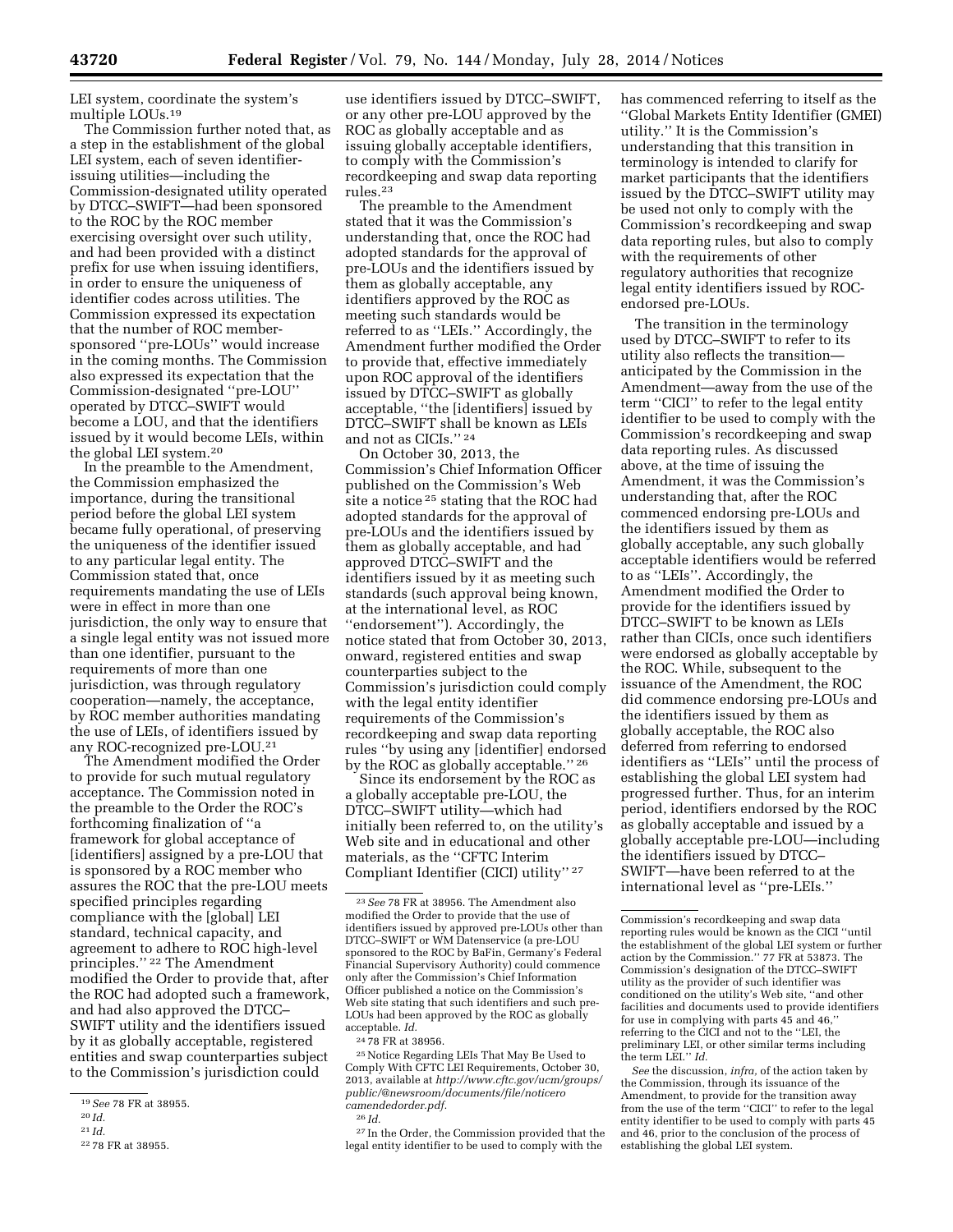## **II. Extension of Designation of the DTCC–SWIFT Utility**

In the Order, the Commission designated DTCC–SWIFT as the provider of legal entity identifiers to be used to comply with parts 45 and 46 of the Commission's regulations for a term of two years, running from the date of issuance of the Order on July 23, 2012.28 The Order provided that if, at the conclusion of the term of DTCC– SWIFT's designation, the global LEI system was not yet operational, ''the Commission may consider the feasibility of having multiple CICI providers and the feasibility of coordination among them to avoid duplicative LEIs, and if it believes this is feasible, may consider submissions from DTCC–SWIFT as well as from other parties that seek to become CICI providers.'' 29

The process to establish the global LEI system has continued to move forward since the issuance of the Amendment on June 7, 2013. As discussed above, in the second half of 2013, the ROC adopted endorsement standards for pre-LOUs and the identifiers issued by them, and has since endorsed sixteen membersponsored pre-LOUs—including DTCC– SWIFT—as globally acceptable.30 The Global LEI Foundation that will provide the COU, managing the central operations of the global LEI system, has also been formally established under Swiss law. The ROC and the Global LEI Foundation are currently in the process of developing a framework for the transition of full operational management of the global LEI system to the COU, with supervisory oversight by the ROC in the public interest. On June 30, 2014, the ROC issued a press release stating that, with the establishment of the Global LEI Foundation and the commencement of the transition to full operational management by the COU, legal entity identifiers issued by pre-LOUs that have been endorsed by the ROC as globally acceptable, would henceforth be referred to as ''LEIs'' rather than ''pre-LEIs.'' 31 The Commission notes that previously issued pre-LEIs (including CICIs issued by DTCC–SWIFT) do not now need to

be reissued; they will, going forward, be referred to as ''LEIs'' rather than ''pre-LEIs'' (or ''CICIs''), but will otherwise remain unchanged.

While progress continues to be made in the establishment of the global LEI system, the system will not be fully operational before the expiration of DTCC–SWIFT's two-year term of designation under the Order. Taking into consideration the significant progress that has been made in establishing the global LEI system to date—including the ROC's endorsement of the DTCC–SWIFT utility as a globally acceptable pre-LOU—and in anticipation that the DTCC–SWIFT utility will become a LOU within the global system, the Commission believes that it is appropriate, in order to further the smooth transition to a fully operational global LEI system, to extend its designation of the DTCC–SWIFT utility.

The Order contemplated that, if the global LEI system was not yet operational before the term of DTCC– SWIFT's designation expired, the Commission could consider the feasibility of having multiple providers of legal entity identifiers, and the feasibility of coordination among them to avoid the issuance of duplicative identifiers. The Order was issued before the governance framework for the global LEI system had been determined—and, in particular, before it was determined that the system would be federated in nature, comprised both of a central COU, and of multiple LOUs issuing LEIs. Consistent with this federated framework, during the current, transitional period before the global LEI system becomes fully operational, the ROC has established standards for the global acceptance of pre-LOUs that satisfy specified principles and requirements, and has endorsed a number of pre-LOUs as meeting those standards. In addition, the ROC has carried forward its practice, described in the Amendment, of providing each pre-LOU with a distinct prefix for use when issuing identifiers, in order to ensure the uniqueness of identifier codes across pre-LOUs. During the transitional period, the ROC has also played an important role in promoting the mutual acceptance, by ROC member authorities mandating the use of LEIs, of identifiers issued by any pre-LOU endorsed by the ROC as globally acceptable.<sup>32</sup>

Thus, while the global LEI system is not yet fully operational, its implementation has progressed to the point where the system can accommodate multiple pre-LOUs,

operating in accordance with standards that are designed to promote consistency, and to avoid duplication, in the issuance of legal entity identifiers. Accordingly, the Commission believes that the feasibility of having multiple providers of legal entity identifiers, and the feasibility of coordination among them to avoid the issuance of duplicative identifiers, has already been addressed in connection with the establishment of the global LEI system—into which the identifiers to be used to comply with the Commission's recordkeeping and swap data reporting rules, and any provider thereof, are expected to transition.33 The Commission's modification of the Order, by way of the Amendment, to permit the use of identifiers issued by any pre-LOU endorsed by the ROC as globally acceptable, and as issuing globally acceptable identifiers, reflects the Commission's support for the feasibility of such a multiple provider system.

For the reasons described above, the Commission is amending the Order, as modified by the Amendment, to extend its designation of the DTCC–SWIFT utility while the terms of transition to a fully operational global LEI system are finalized and implemented. The Commission is also updating the Order to align the legal entity identifier terminology used therein with the terminology that is currently used at the international level, and to remove from the Order certain provisions that, given the current state of implementation of the global LEI system, are no longer applicable.

### **III. Amended and Restated Order**

*It is ordered,* pursuant to Section 21(b) of the CEA and Section 45.6 of the Commission's regulations, that the Order, as modified by the Amendment, is amended and restated in its entirety to read as follows:

*It is hereby ordered that:* 

1. Subject to Section 2(a), below, the Depository Trust and Clearing Corporation (''DTCC'') and Society for Worldwide Interbank Financial Telecommunications (''SWIFT'') joint venture (''DTCC–SWIFT'') is designated as the provider of legal entity identifiers (''LEIs''), to be used in recordkeeping

<sup>28</sup>*See* 77 FR at 53873. The Order also permitted the Commission's earlier termination of such designation ''in connection with the establishment of a global LEI system.'' *Id.* 

<sup>29</sup> *Id.* 

<sup>30</sup>To date, the sixteen endorsed pre-LOUs have, collectively, issued nearly 300,000 legal entity identifiers. *See* ROC Press Release, Regulatory Oversight Committee Welcomes First Meeting of Global LEI Foundation, June 30, 2014, available at *[http://www.leiroc.org/publications/gls/gleif](http://www.leiroc.org/publications/gls/gleif_20140629_1.pdf)*\_ *[20140629](http://www.leiroc.org/publications/gls/gleif_20140629_1.pdf)*\_*1.pdf.* 

<sup>31</sup> *Id.* 32*See, e.g.,* 78 FR at 38955.

<sup>33</sup>This does not preclude the Commission from considering a submission from another existing or prospective provider of legal entity identifiers that wishes also to be designated by the Commission, along with DTCC–SWIFT, but the Commission notes that its consideration of any such submission would take into account not only the relevant requirements of Section 45.6 of the Commission's regulations, but also, for the reasons set forth herein, the principles, standards and current state of implementation of the global LEI system.